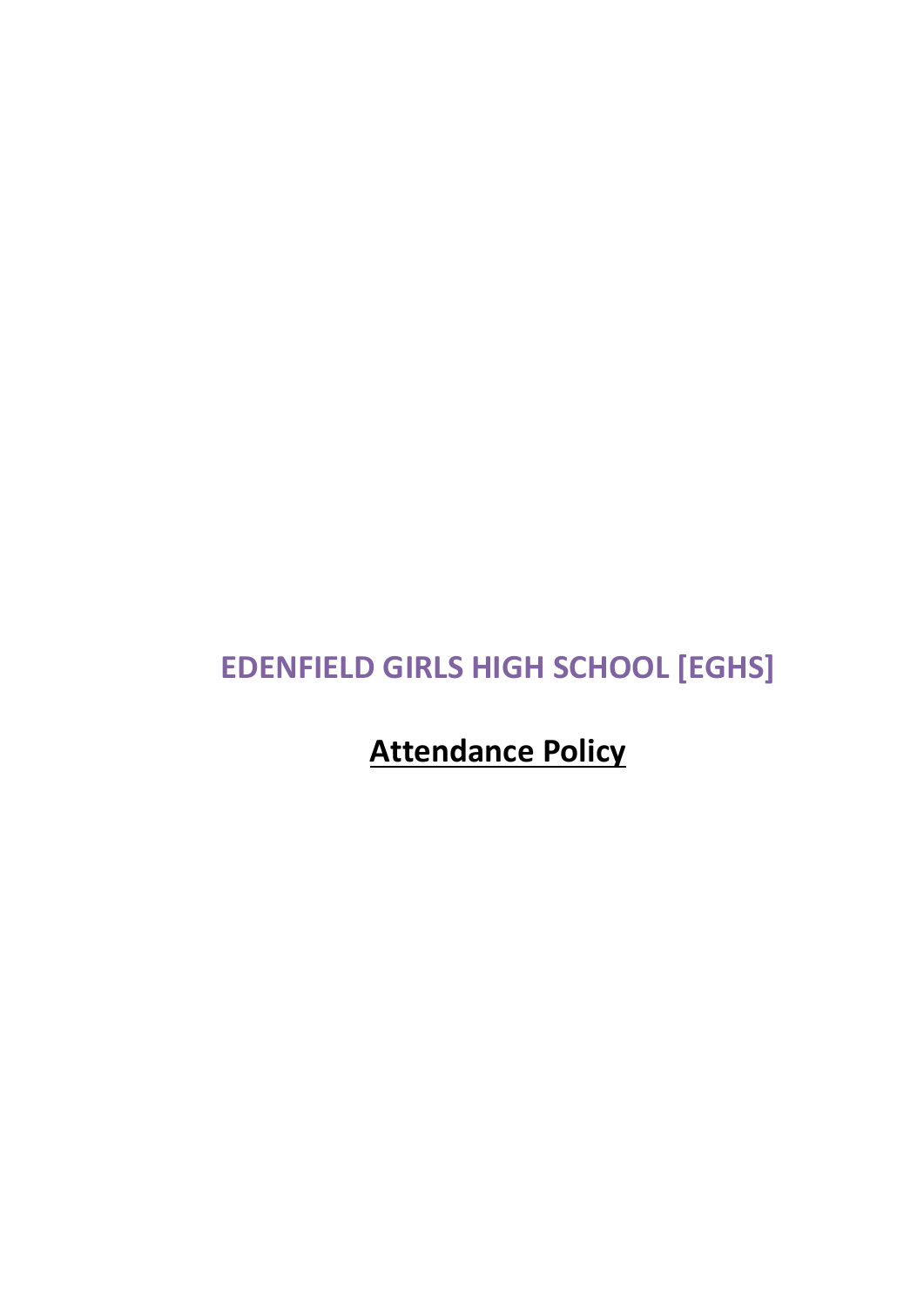The School follows the Department for Education (DfE) regulations and guidance. Regular school attendance is a legal responsibility on parents. The School is required by law to record absences and late arrivals on a student's annual report.

We expect our students to have an attendance percentage record of over 95% is the norm. Independent schools must notify the Local Education Authority if a student does not attend regularly. The School will notify the appropriate local authority if a student has a low attendance of 85% or below, or if she is absent continuously without the School's authorisation for ten or more school days.

**Non-emergency medical and dental appointments should be made outside school hours.**  Appointment letters for specialist or hospital treatment should be shown to the Form Tutor in advance of the appointment.

All students are expected to stay on the school premises during break and lunchtimes.

#### **Authorised absence procedures**

Authorised absence is where the School has either given approval in advance for a student to be absent, or has accepted an explanation offered afterwards by parents as satisfactory justification. All other absences will be classified as unauthorised.

Acceptable reasons for absence would normally be only illness or bereavement. Absences for interviews are authorised by the School only if advance notice is given and a letter of invitation shown.

Parents are asked to telephone the School Office **on every morning of absence,** between 8am and 9am. A member of the administrative staff will try to contact you if we have not received a reason for the absence from you. If the administrative staff are unable to contact you by telephone, a text message will be sent. Absence will remain unauthorised until contact has been made.

Absences must be explained by a parent in a letter to the Form Tutor on the day the student returns to school. This must be signed by a parent and dated.

If a student is absent for ten days or more, the parent must provide the form tutor with a medical certificate from the GP, or from the practitioner who is providing medical treatment. A risk assessment will be carried out for any student who returns after a prolonged period of absence.

If a student has been absent with an infectious illness that has to be notified to public health authorities, a parent should send in a medical certificate on her return. This should state the nature of the illness and certify freedom from infection. All cases of infectious illness in the home should be reported to the School immediately by telephone to allow school to make a decision on whether to inform other parents of the risk, should there be more than three cases in school.

If a student arrives in school after 8.55am, she must bring a letter of explanation from a parent. (The only exception is a delay in the arrival of the minibuses due to unforeseen circumstances).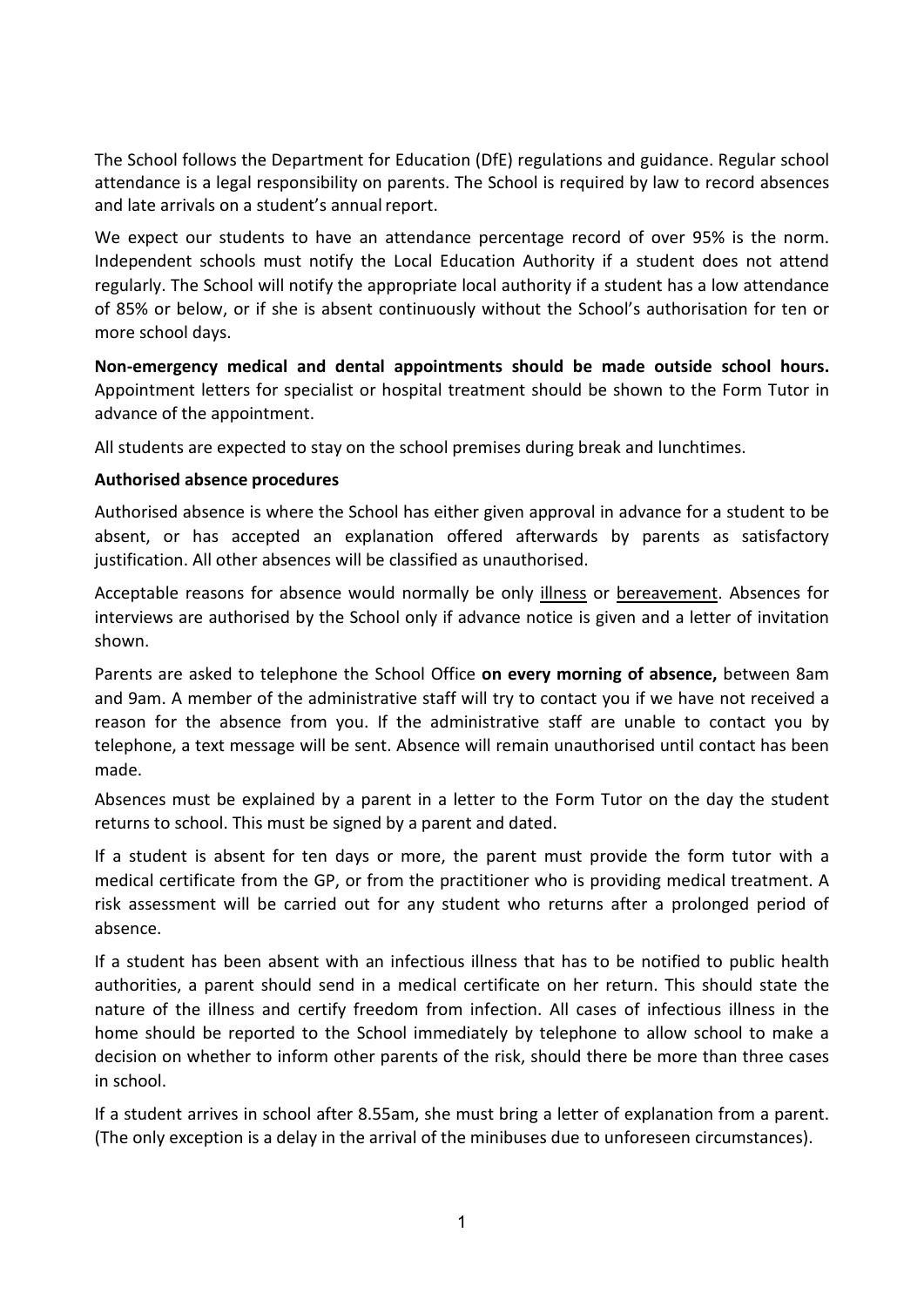## **Leave of absence for holidays**

The School does not normally authorise absence in term-time and strongly discourages parents from making such requests. Each request for term-time absence will be considered on an individual basis, and will normally only be granted if exceptional circumstances apply. Parents should be aware of the following possible restrictions:

- Leave of absence will not normally be authorised if the student's attendance is low.
- Leave of absence will not normally be authorised at any time for students in Years 10 and 11.
- Leave of absence will not normally be authorised for any students during the school examination period, dates of which are shown in the school calendar issued in September.
- Leave of absence will not normally be authorised in Year 10 during Work Experience week.
- Parents must adhere to the procedure outlined below when submitting requests for leave of absence:
- Requests for leave of absence will only be considered on receipt of a completed holiday request form, which can be obtained from the school office. This must include precise details of the reason for the request, and why it would be impossible for the absence to take place during the normal school holiday periods.
- Requests must be received by the Head Teacher before any bookings are made, and at least two weeks (during term time) before the absence. Absence will always be classified as unauthorised if the holiday has not been agreed in advance. **All unauthorised absence will incur a daily fine of £50** per day per student. Students will not be allowed back in school until this money is paid in full.
- If a student fails to return to school on the agreed date following leave of absence, the school reserves the right to remove her name from the register. All absence over the number of days requested will be classed as unauthorised.

## **Unauthorised absence**

The School is bound by DfE regulations. The DfE regards all absence which has not been authorised by the school as truancy.

Absence is classified as unauthorised in the following cases:-

- If the reason for absence is unacceptable to the School
- If the student does not bring a written explanation of absence from aparent
- If the student misses a lesson without the permission of the teacher
- If the student leaves the school site without the advance written permission of a parent, authorised by the relevant Head of Year or FormTutor.
- If a student takes leave of absence without obtaining prior written permission
- If a student fails to return to school on the agreed date following an authorised leave of absence – including unauthorised extension of authorised holidays.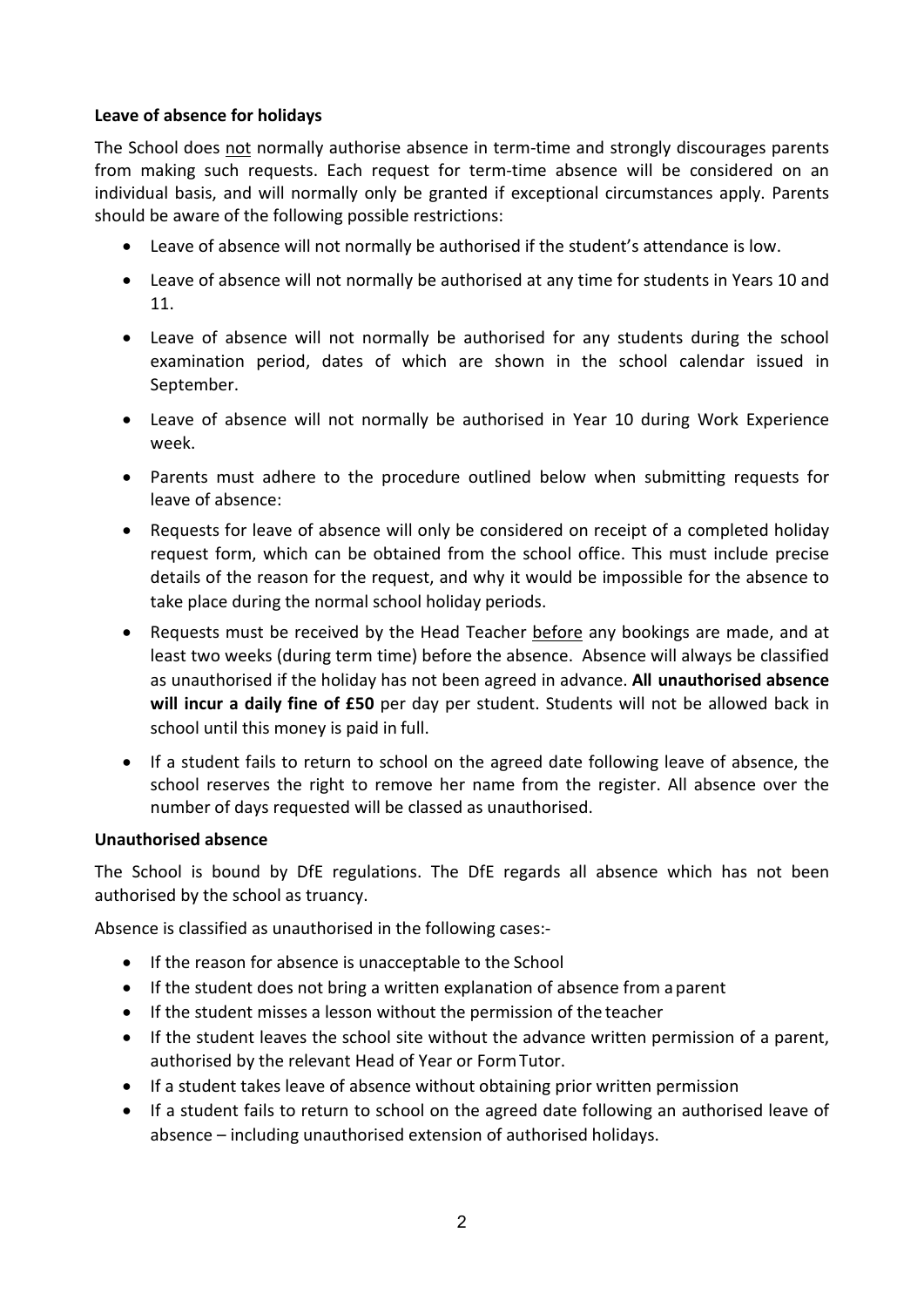### **PUNCTUALITY**

Punctuality is regarded by the school as an important indicator that a student is learning selfdiscipline and good time management. Therefore, students must make every effort to avoid lateness.

#### **Morning Registration**

The first registration takes place at 8.45am. Once registration starts, students are classed as late and will be given a warning in the first place followed by demerit. Late students are registered by the admin staff at the students' entrance up to 10am. Arrival after the close of the register is classed as absence by the DfE.

If a student arrives after 10am, she should sign the "Late Book" at Reception and proceed quickly to her lesson. She must bring a letter of explanation from a parent. Students who are regularly late will be dealt with as follows:

On the first occasion they will be given a warning, on each occasion subsequent to this they will be given a demerit which could ultimately lead to an after school detention.

Parents of students who are persistently late will be invited in to discuss the reasons for their daughter's lack of punctuality.

| Code                    | <b>Description</b>                   |
|-------------------------|--------------------------------------|
|                         | Present (am)                         |
|                         | Present (pm)                         |
|                         | <b>Educated off site</b>             |
|                         | Other authorised circumstances       |
|                         | Excluded                             |
|                         | Annual family holiday (agreed)       |
| $\vert$                 | Interview                            |
| τ                       | Late (before reg closed)             |
| $\overline{\mathsf{M}}$ | Medical /Dental                      |
|                         | No reason yet provided for absence   |
| $\frac{10 D D }{2}$     | Unauthorised circumstances           |
|                         | Approved sporting activity           |
|                         | Religious observance                 |
|                         | Study leave                          |
|                         | Late (after reg closed) unauthorised |
| $\overline{\mathsf{v}}$ | <b>Educational visit</b>             |
| $\overline{\mathsf{W}}$ | Work experience                      |
| Z                       | Off school roll                      |

#### **Register codes for Register**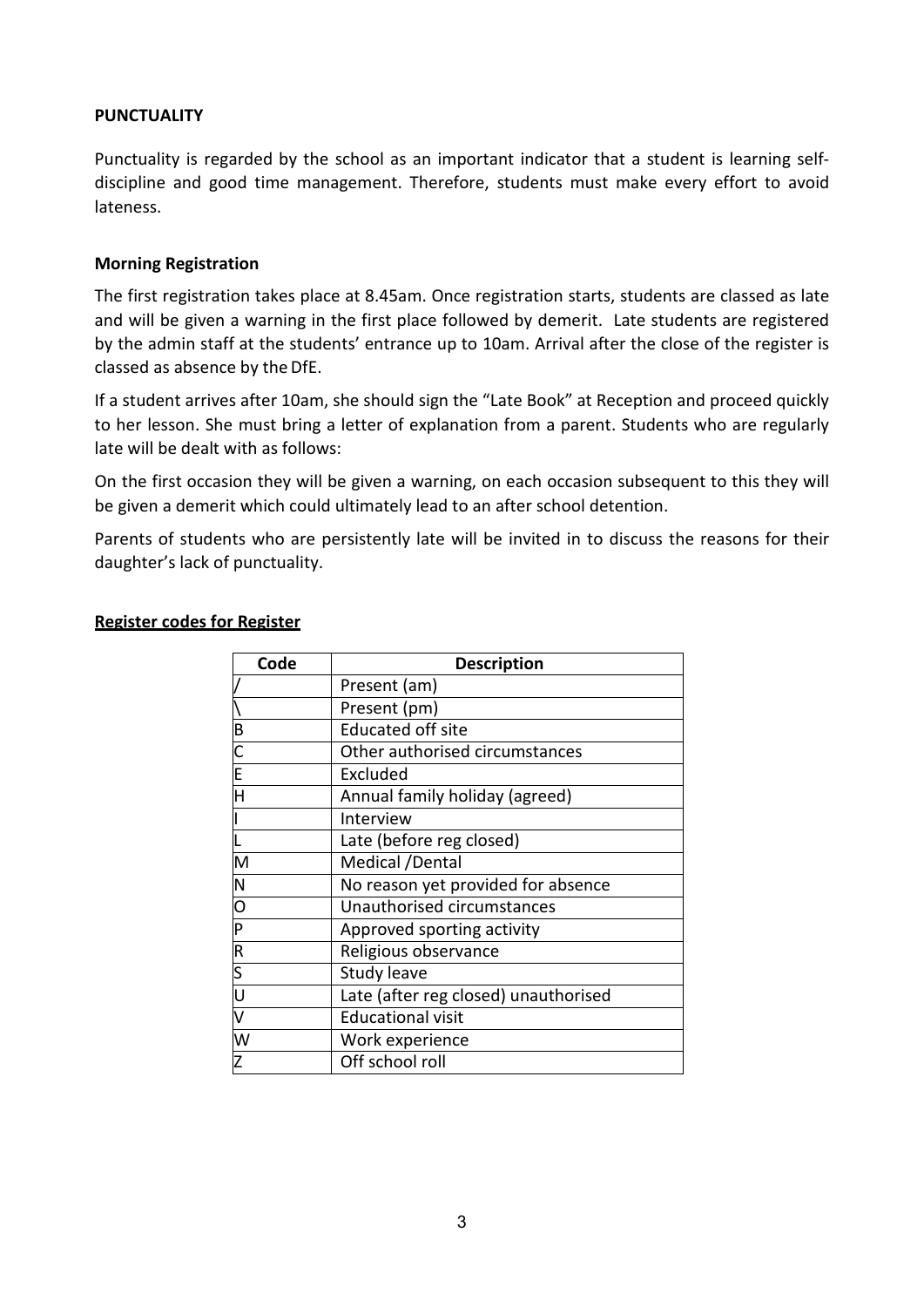## **Procedure for Monitoring Attendance**

## **a) First day contact**

The purpose of first-contact is to:

- Provide a way in which parents can let the school know that a student is unable to come to school, the reasons for this and the expected date ofreturn
- Enable the school to contact parent/carer to notify them that their daughter/ ward has not arrived in school

A designated member of the office staff will be responsible for contacting parents on the first day of absence.

- Registers to be checked at 10.30am and students who are first day absent are identified.
- The office member will contact parents by phone to query the absence (ensure correct phone/ mobile number is used). If contact is not possible then a text message will be sent
- Records of all absence contacts made to parents must be kept
- A note is made for reason of absence on the register
- A student will have their absence authorised once contact has been made with parent and suitable reason for absence has been given

# **b) Following up absences and responding to pupil absence**

- Parents must send a written note to explain their daughter's absences on the first day she returns back to school even if they had phoned the school.
- If the student is absent for **two consecutive days** and the office/Form teacher has failed to contact/get through to parents, then on the third day of absence the Admin staff must inform the headteacher, and send a letter to parents urging them to notify the school of the reason for their daughter's absence. This letter must be handed to the school office staff who will ensure it is posted as recorded delivery.
- Within three school days of the date of the letter, if the parents have still not contacted the school, the admin staff must inform the Headteacher, and contact the DfE (attendance section) to seek advice. **All phone calls must be recorded.**
- Admin staff or form teachers (until admin staff have been recruited) to check form registers on a weekly basis and act immediately upon any unjustified cause for concern absence. This information must be passed to the headteacher.
- Admin staff or head teacher (until admins staff have been recruited) must ensure that form tutors are using the correct code and that registers are fully completed.
- Admin staff reports directly to the headteacher any issues of absence that have not been corrected within 1 week of a student returning to school.
- Admin staff reports to the Headteacher if the absences are still not followed up after 1 week
- Admin staff reports persistent punctuality to the headteacher so that it can be followed up
- Within 3 days of the date of the absence follow up letter, where parents have still not contacted school (or by the end of the morning of the first day where there is existing cause for concern) up to two members of staff will carry out a home visit (Involving the police if due to the history of the family this is deemed necessary).
- However, if we are unsuccessful with the above actions, we will enact our safe guarding